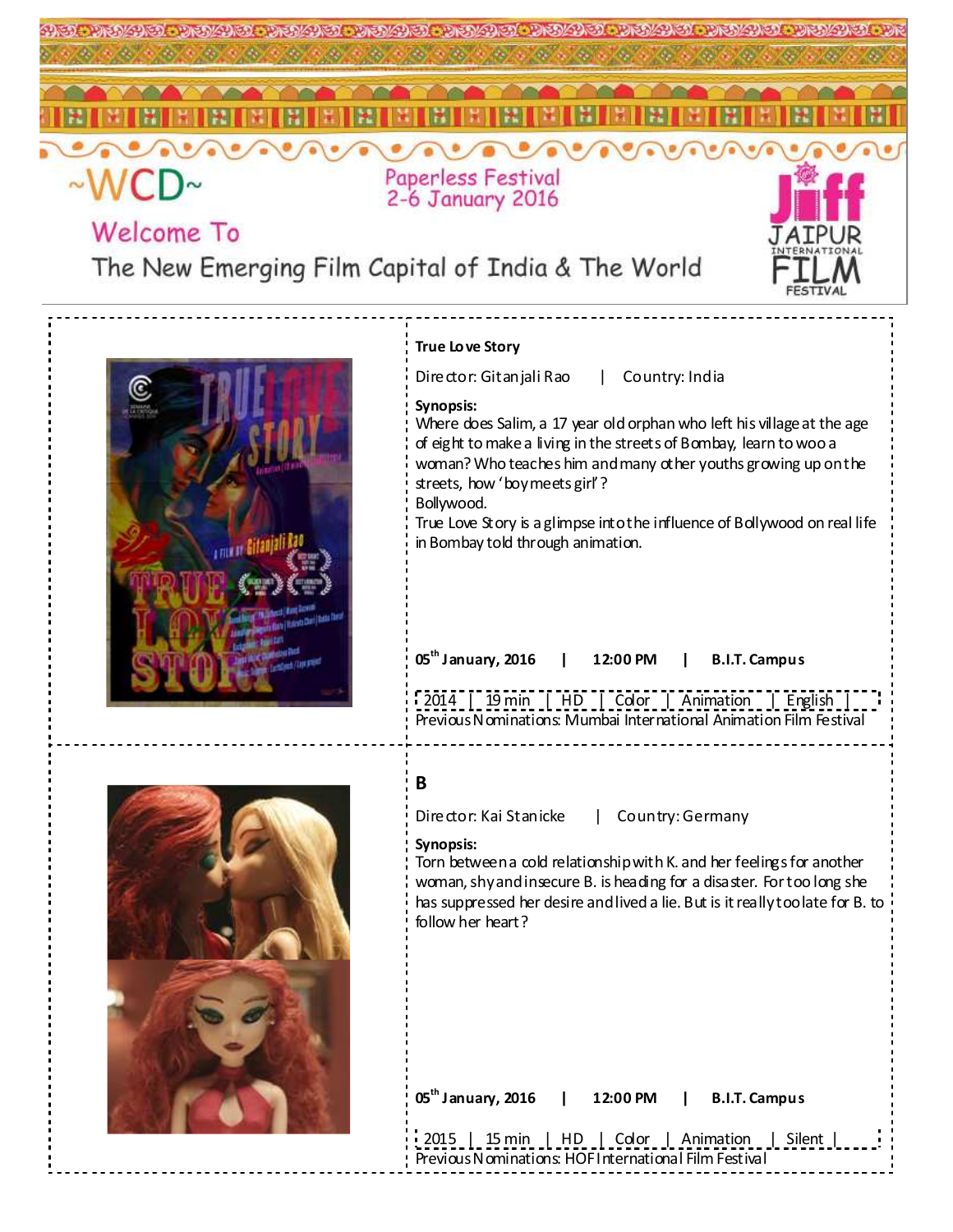

# **The Sound of the Road**

Director: Barzan Rostami | Country: Iran

### **Synopsis:**

The story is about fake loves. A boy and a girl meet each other in the street. After a while they get married. After a period of time living together and having some conflict they have a baby. In spite of the conflict they get divorced. As a result the child is wondering which one to choose, dad or mom, the child neither chooses dad nor mom, the child chooses the way which leads to vague fate….

**05th January, 2016 | 12:00 PM | B.I.T. Campus** 

2014 | 3 min | DVD | Color | Animation | Persian | Previous Nominations: Cape Cod Festival of Arab & Middle Eastern Cinema; River Film Festival



## **What is Your Talent**

Director: Barzan Rostami | Country: Iran

## **Synopsis:**

It is a talent competition in the world that people take part in it, and represent their abilities and the jurors score them. The first participant is a puppeteer and after his representation the audiences and juries both like it very much. The next one does tricks and again they are not interested. The next participant is a small kid playing violin, but the audiences reject. The next one aim at a pigeon, being the simple of peace, by a bow and let it die. All the audiences and the jurors give him a nice hand while they are standing. He gets the highest score and wins the first prize.

| 05 <sup>th</sup> January, 2016   12:00 PM   B.I.T. Campus |  |  |  |
|-----------------------------------------------------------|--|--|--|
| [2015   6 min   DVD   Color   Animation                   |  |  |  |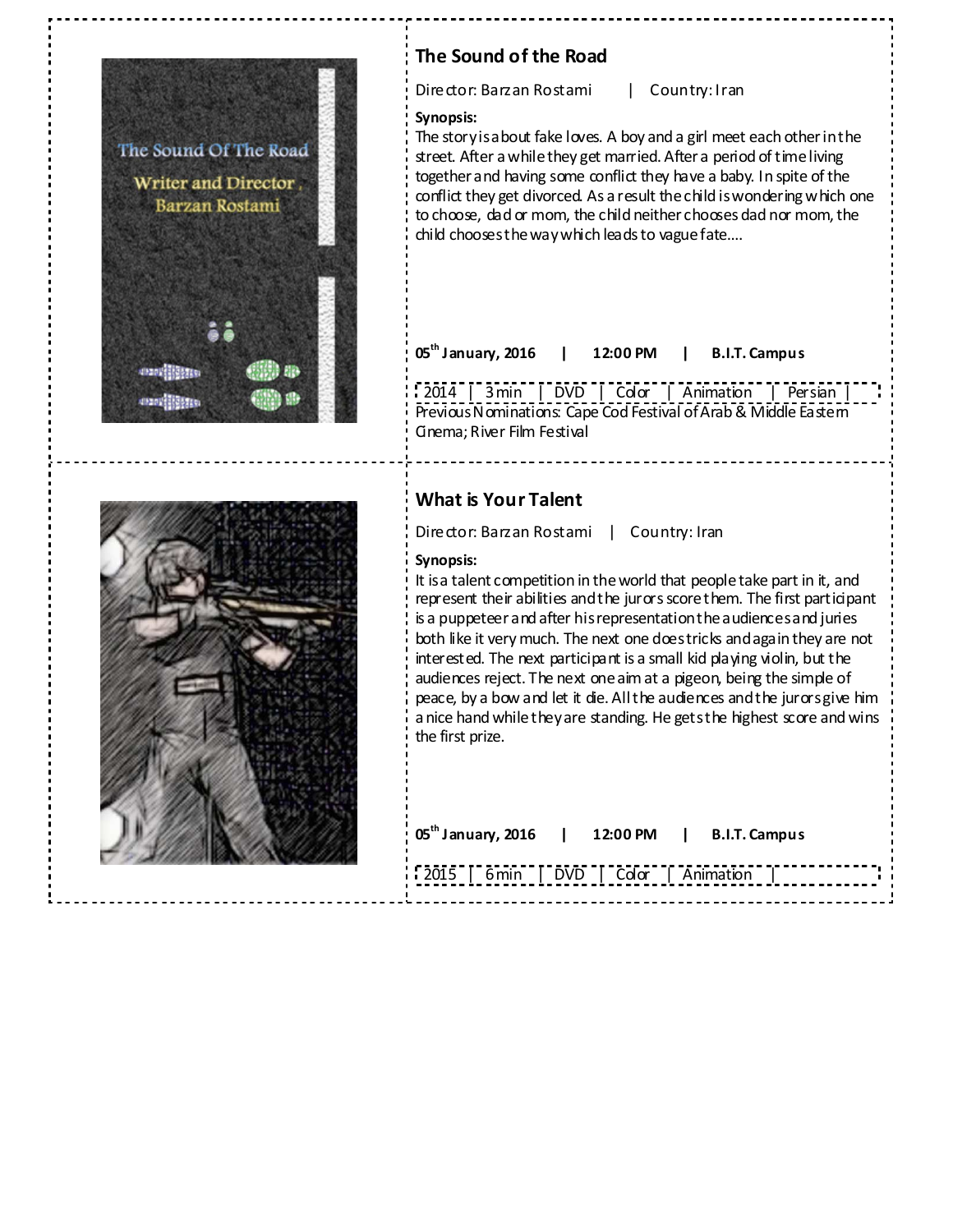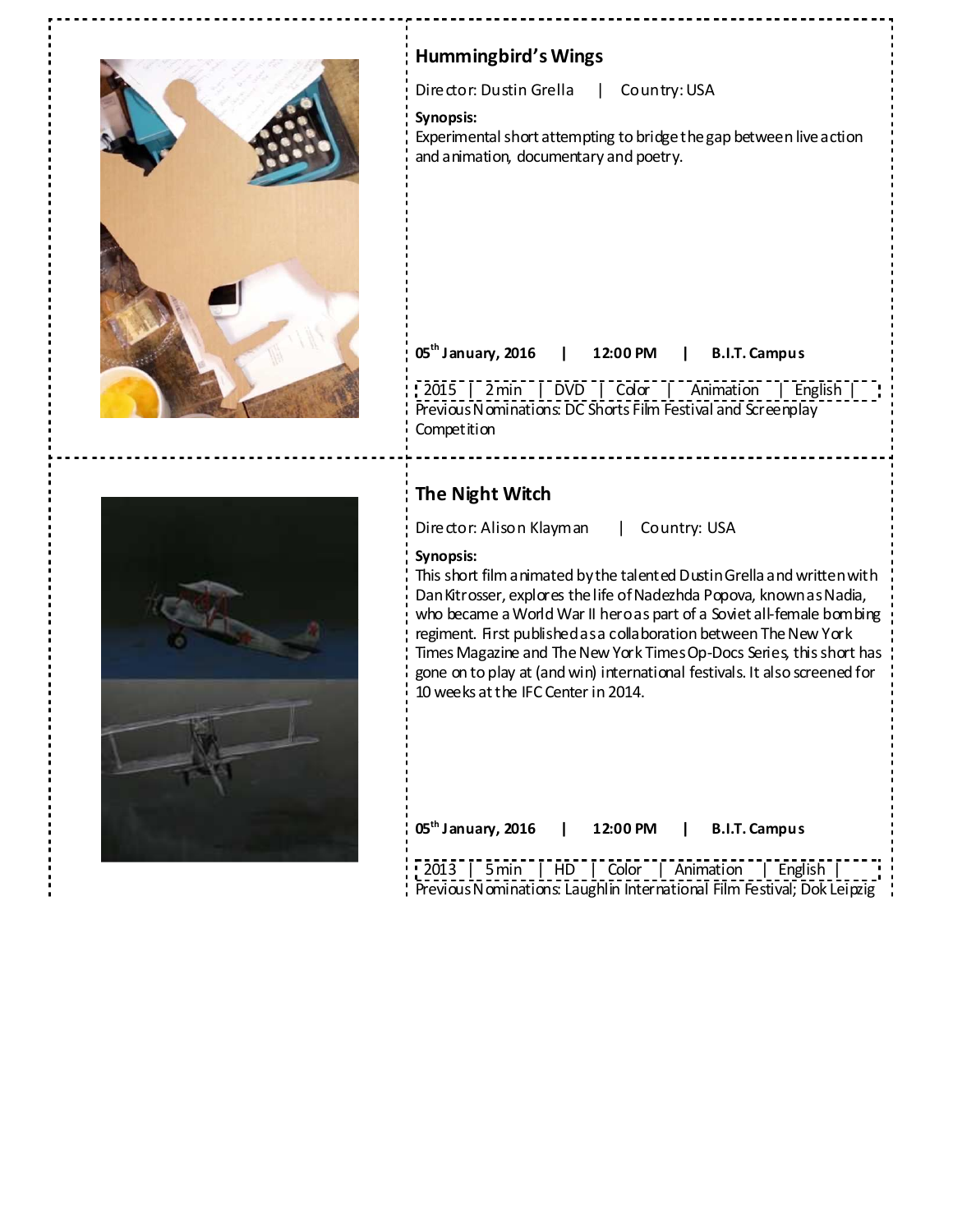

# **Love Ain't Enough**

Director: Dustin Grella | Country: USA

## **Synopsis:**

A breathtaking exercise in fluidity, the Barr Brothers' new video for Sleeping Operator single "Love Ain't Enough" features a non-stop barrage of elegant, animated scenes.

Animated and directed by Dustin Grella, the clip utilizes 50 cardboard cut-outs and 15 paintings to help set the scene for the folksy rock tune. Along the way, we witness a fine-lined human silhouette walking across a series of colourful backdrops, tropical plains being navigated through said cut-outs, a calming, magenta-tinted fetal-position scene, and the star-spangled bodies of newbors.

| $05^{\text{th}}$ January, 2016 | 12:00 PM | B.I.T. Campus |
|--------------------------------|----------|---------------|
|                                |          |               |

2015 | 5 min | DVD | Color | Animation | English

## **Rosso Papavero**

Director: Martin Sm atana | Country: Slovakia

## **Synopsis:**

Once upon a starry night, a small boy with the head full of fantasies witnesses dreamlike circus performances. Dazed by endless chain of glittering attractions he realizes that the price for a ticket to the fantastic circus tent is too high and gate between reality and dream is closing.

| 05 <sup>th</sup> January, 2016   12:00 PM   B.I.T. Campus                                            |  |                                                  |  |
|------------------------------------------------------------------------------------------------------|--|--------------------------------------------------|--|
| Previous Nominations: Berlin International Film Festival; Sahar<br>International Short Film Festival |  | 2015   6 min   DVD   Color   Animation   English |  |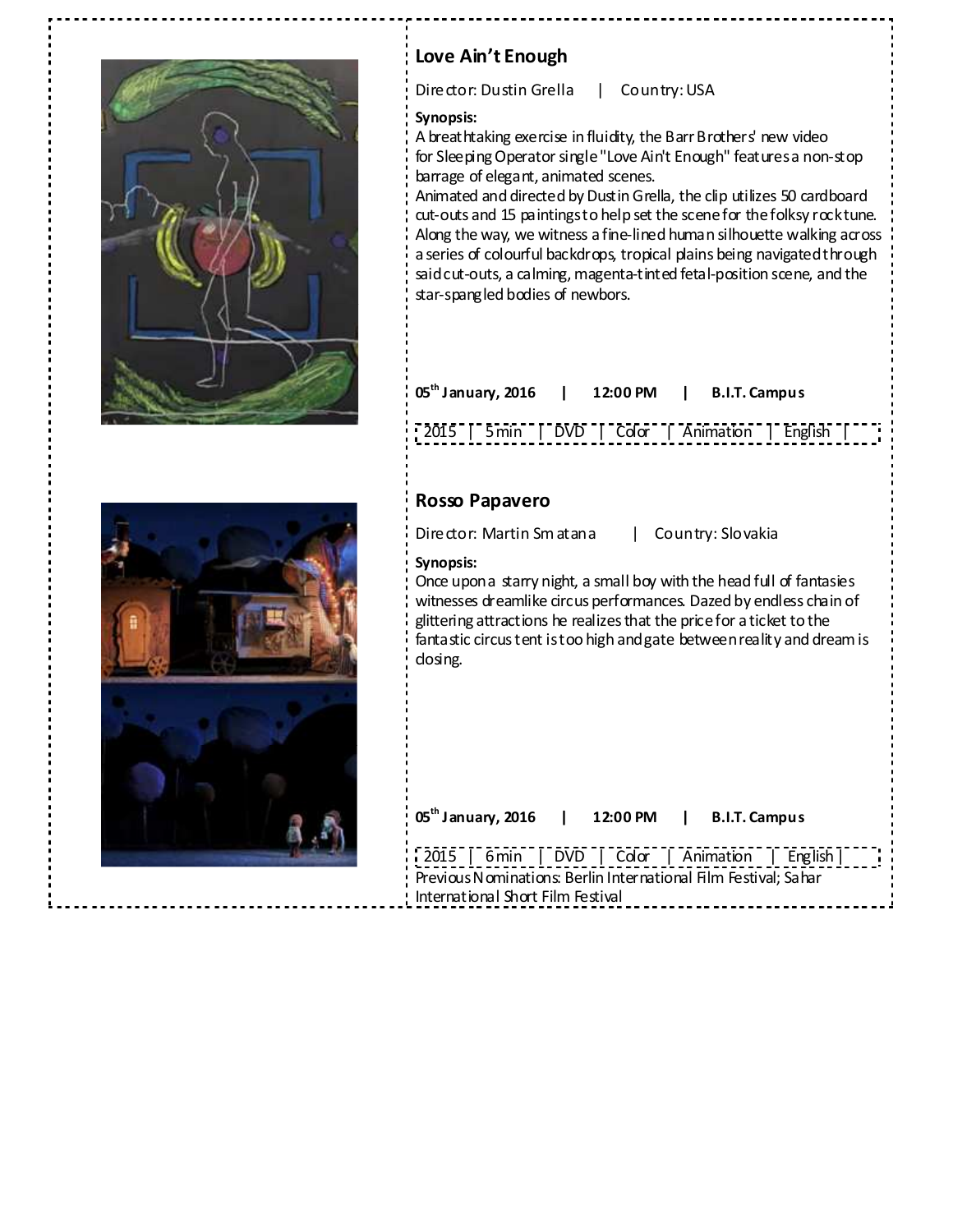

# **Fisherwoman and Tuk Tuk**

Director: Suresh Eriyat | Country: India

## **Synopsis:**

Set in a coastal village, where the heat of the Indian summers, the stench of dried fish, the triumph of human endeavor against odds, the thrill of adventure, the over excited colors and loud music that blankets the solitude weave a story of a lonely fisherwoman who lives her dreams through her hard earned Tuk-tuk.

Tuk-tuk becomes more of a partner than a mere material possession for her. Driving around in the Tuk-tuk releases her from the drudgery of mundane life. An unforeseen turn of events brings this love story to an abrupt end, though the happiness from its memories dawns a beginning making the end meaningful.

| $05^{th}$ January, 2016   12:00 PM   B.I.T. Campus |  |  |
|----------------------------------------------------|--|--|
| [2015   15 min   DVD   Color   Animation           |  |  |



# **La Cueva Sagrada**

Director: Aleix Massot | Country: Spain

## **Synopsis:**

Carlos is another guy in high school with only one friend: Juan, the classic nerd. He is in love with Sophia; the girl of his dreams. But suddenly, when Angel , the " spunky " school starts dating Sofia , will make something with your friend that will change his life forever ... .THE HOLY CAVE

| $05^{th}$ January, 2016   12:00 PM   B.I.T. Campus |  |                                                   |
|----------------------------------------------------|--|---------------------------------------------------|
|                                                    |  | 2015   15 min   DVD   Color   Animation   English |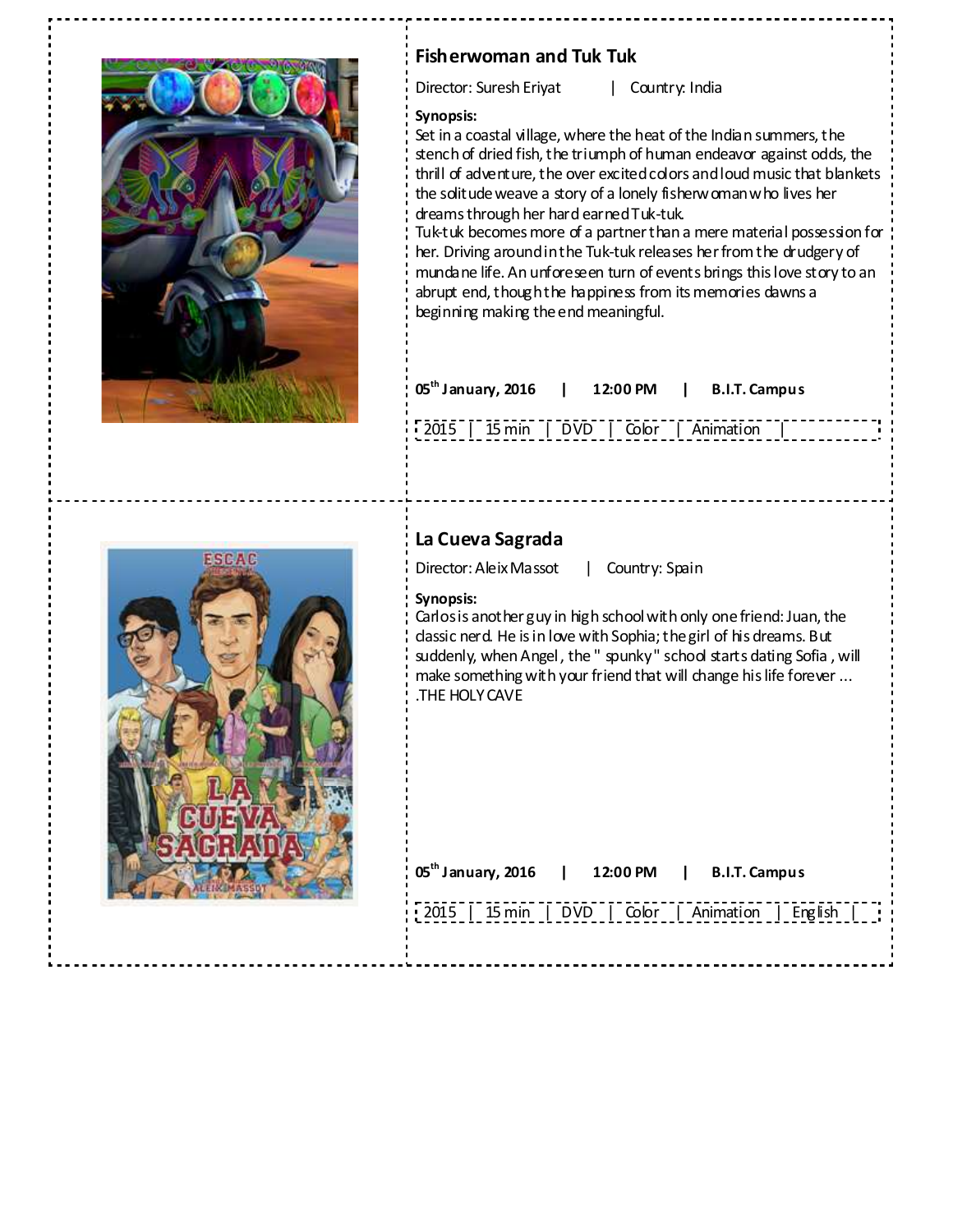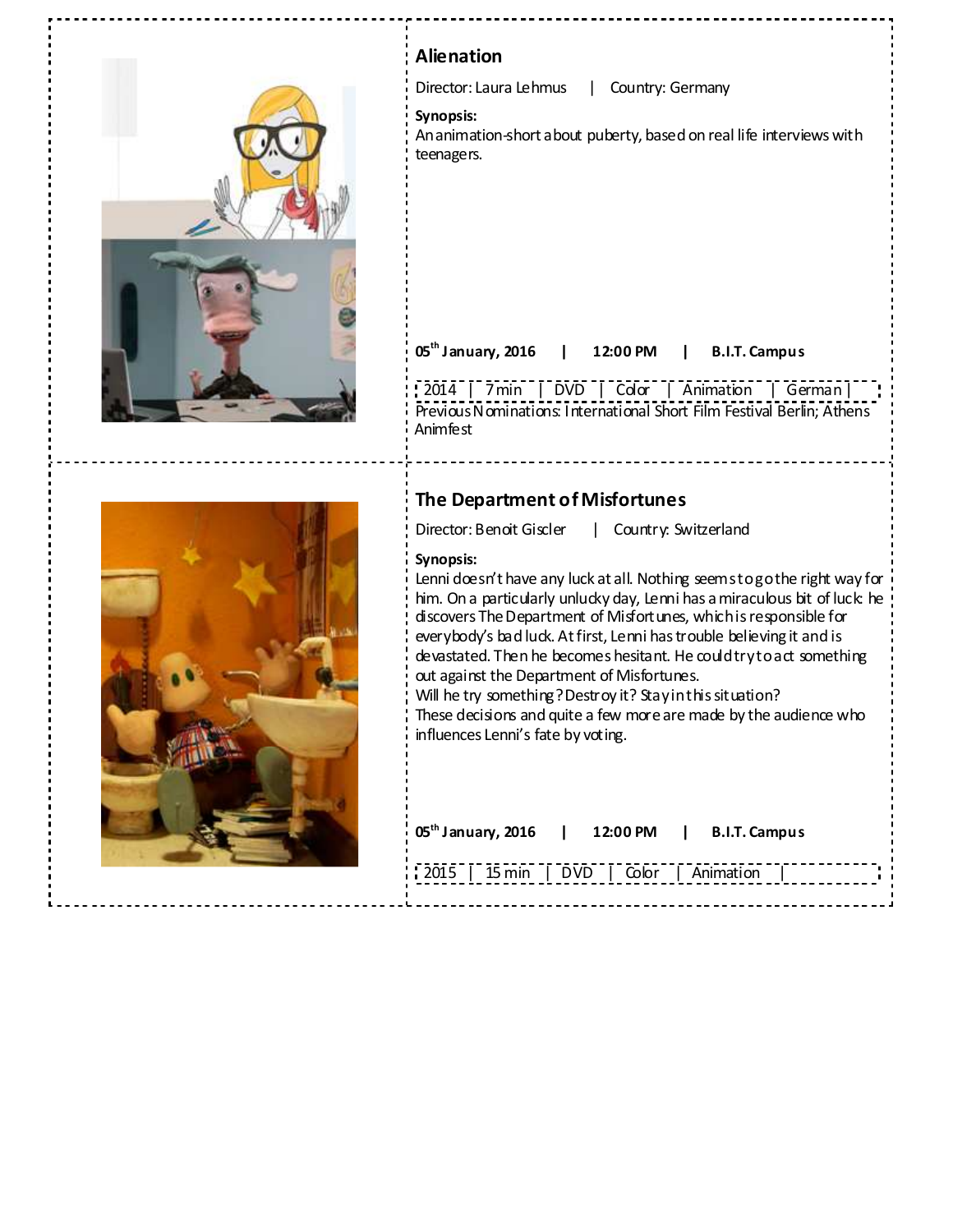| <b>HESHAHT XUKAR SAHOUHAHSET</b>   | Yellow<br>Director: Nishant Bahukhandi<br>Country: India<br>Synopsis:<br>Yellow is a surrealistic depiction of the life of a young boy Hari. Who<br>sells tea in the nearby bus stop. One day a balloon appears at the bus<br>stop and his whole world lights up. In attempt to grasp the balloon, he<br>finds himself getting lost in the mist of his broken dreams, but to<br>determine to capture the balloon, he keeps moving through the Maya<br>of his mind. That constantly reminds him of his bleak world. He slowly<br>beginstorealize that he is child born into slavery. |
|------------------------------------|-------------------------------------------------------------------------------------------------------------------------------------------------------------------------------------------------------------------------------------------------------------------------------------------------------------------------------------------------------------------------------------------------------------------------------------------------------------------------------------------------------------------------------------------------------------------------------------|
|                                    | 05 <sup>th</sup> January, 2016<br>12:00 PM<br><b>B.I.T. Campus</b><br>$\lceil 2015 \rceil$ 11 min $\lceil$ HD $\rceil$ Color $\rceil$ Animation $\rceil$ English $\rceil$                                                                                                                                                                                                                                                                                                                                                                                                           |
| Proyecto:<br>OLLIN Y LOS TLALOQUES | Previous Nominations: Cannes International Film Festival<br>Ollin y los Tlaloques<br>Director: Benjamin Alfaro<br>Country: Mexico<br>Synopsis:<br>We take stories of indigenous populations, and adapt middle child so<br>that children and a dults know the culture, art and languages spoken in<br>different communities in creating general public awareness and<br>knowledge of itsroots.                                                                                                                                                                                       |
|                                    | $05^{\text{th}}$ January, 2016<br>12:00 PM<br><b>B.I.T. Campus</b>                                                                                                                                                                                                                                                                                                                                                                                                                                                                                                                  |
|                                    | 5 min<br>Color<br>Animation<br>2015<br>English<br>HD                                                                                                                                                                                                                                                                                                                                                                                                                                                                                                                                |

 $\frac{1}{2} \frac{1}{2} \frac{1}{2} \frac{1}{2} \frac{1}{2} \frac{1}{2} \frac{1}{2} \frac{1}{2} \frac{1}{2} \frac{1}{2} \frac{1}{2} \frac{1}{2} \frac{1}{2} \frac{1}{2} \frac{1}{2} \frac{1}{2} \frac{1}{2} \frac{1}{2} \frac{1}{2} \frac{1}{2} \frac{1}{2} \frac{1}{2} \frac{1}{2} \frac{1}{2} \frac{1}{2} \frac{1}{2} \frac{1}{2} \frac{1}{2} \frac{1}{2} \frac{1}{2} \frac{1}{2} \frac{$ 

-----

 $- - - - - -$ 

 $\frac{1}{2} \frac{1}{2} \frac{1}{2} \frac{1}{2} \frac{1}{2} \frac{1}{2} \frac{1}{2} \frac{1}{2} \frac{1}{2} \frac{1}{2} \frac{1}{2} \frac{1}{2} \frac{1}{2} \frac{1}{2} \frac{1}{2} \frac{1}{2} \frac{1}{2} \frac{1}{2} \frac{1}{2} \frac{1}{2} \frac{1}{2} \frac{1}{2} \frac{1}{2} \frac{1}{2} \frac{1}{2} \frac{1}{2} \frac{1}{2} \frac{1}{2} \frac{1}{2} \frac{1}{2} \frac{1}{2} \frac{$ 

 $\cdots\cdots\cdots$ 

--------------------

 $\frac{1}{2}$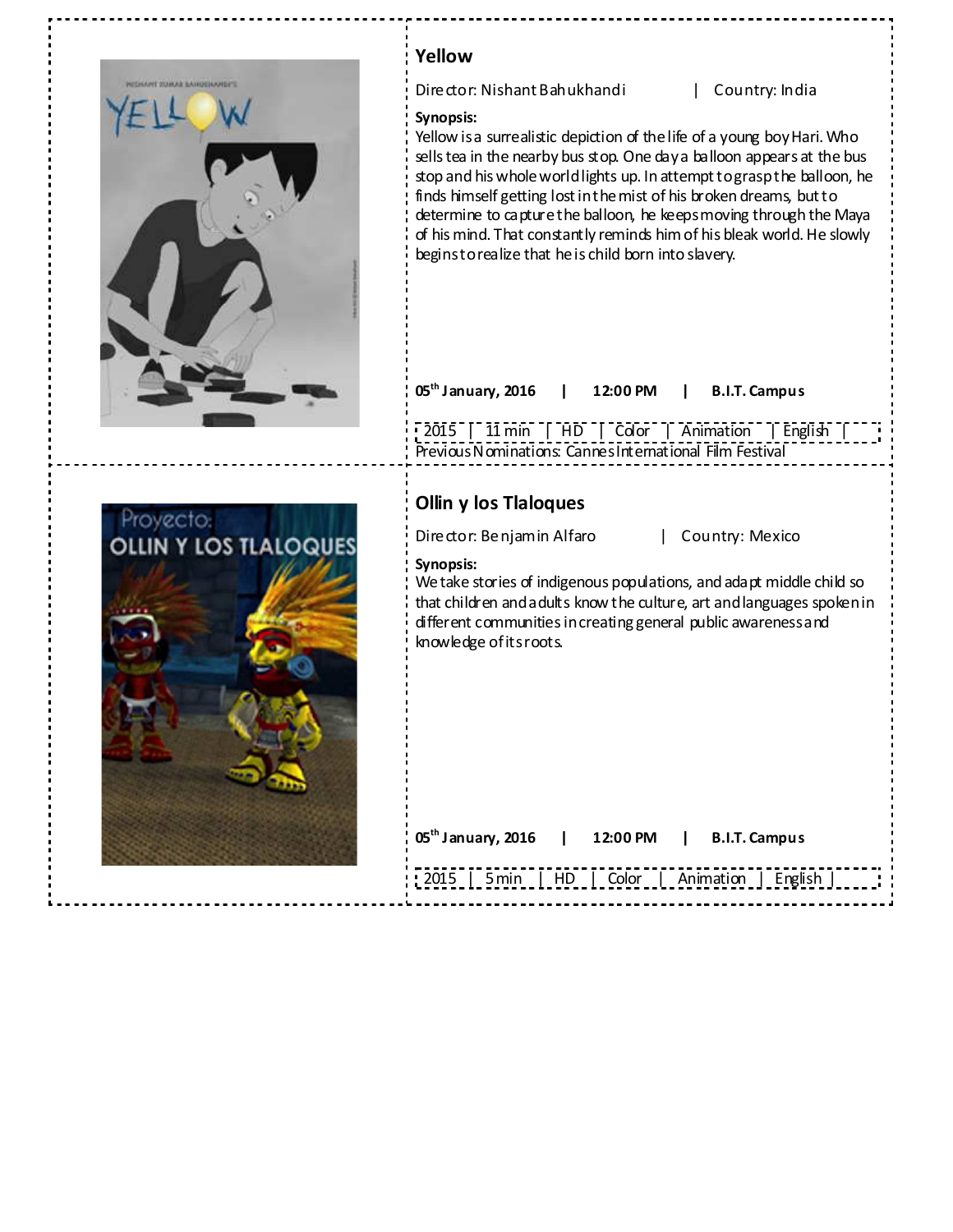| The Box                                                                                                                                                                                                                                                                                                                                                                                                                                                                                                                                                                                                                                                                                                                                                                                |
|----------------------------------------------------------------------------------------------------------------------------------------------------------------------------------------------------------------------------------------------------------------------------------------------------------------------------------------------------------------------------------------------------------------------------------------------------------------------------------------------------------------------------------------------------------------------------------------------------------------------------------------------------------------------------------------------------------------------------------------------------------------------------------------|
| Director: Ramesh Devu<br>Country: India                                                                                                                                                                                                                                                                                                                                                                                                                                                                                                                                                                                                                                                                                                                                                |
| Synopsis:<br>Short Animation film "The Box" is about listening, listening to one's own<br>listening. When this listening cannot be listened, then one is not<br>present to life. Listening is a new faculty of awareness, one has to<br>nurture carefully, so that one becomes fluent to look at the listening in<br>every direction. It is very important to give that space to listent othe<br>listening carefully, naturally, peacefully, and being present. By being<br>present to the listening one can liberate oneself and beings around<br>them. That's how powerful the listening is and how the listening can<br>liberate one. And it's not about listening to others, but to one's own<br>list ening.<br>$05^{\text{th}}$ January, 2016<br>12:00 PM<br><b>B.I.T. Campus</b> |
| 2015   6 min   HD   Color   Animation   English                                                                                                                                                                                                                                                                                                                                                                                                                                                                                                                                                                                                                                                                                                                                        |

-------------------

### **Note:**

#### **Venue Address:**

**Tivoli and Nile (Golcha Cinema):** Golcha Cinema, Opp. Ram Niwas Garden, New Gate, Chaura Rasta, Jaipur, Rajasthan 302004

Press Club: Pink City Press Club, Narayan Singh Circle Bus Stand, Tri Murti Circle, Rambagh, Jaipur, Rajasthan 302004

**Rajasthan Prod Sikshan Samiti**: Rajasthan Prod Sikshan Samiti, Opp. Anti-Corruption Bureau, Jhalana Institutional Area, Jhalana Doongri, Jaipur, Rajasthan 302004

**Manipal University:** Manipal University Jaipur, Jaipur-Ajmer Express Highway, Dehmi Kalan, Near GVK Toll Plaza, Jaipur, Rajasthan 303007

**B.I.T. Campus:** Birla Institute of Technology, 27, Malviya Nagar Industrial Area, Malviya Nagar, Jaipur, Rajasthan 302017